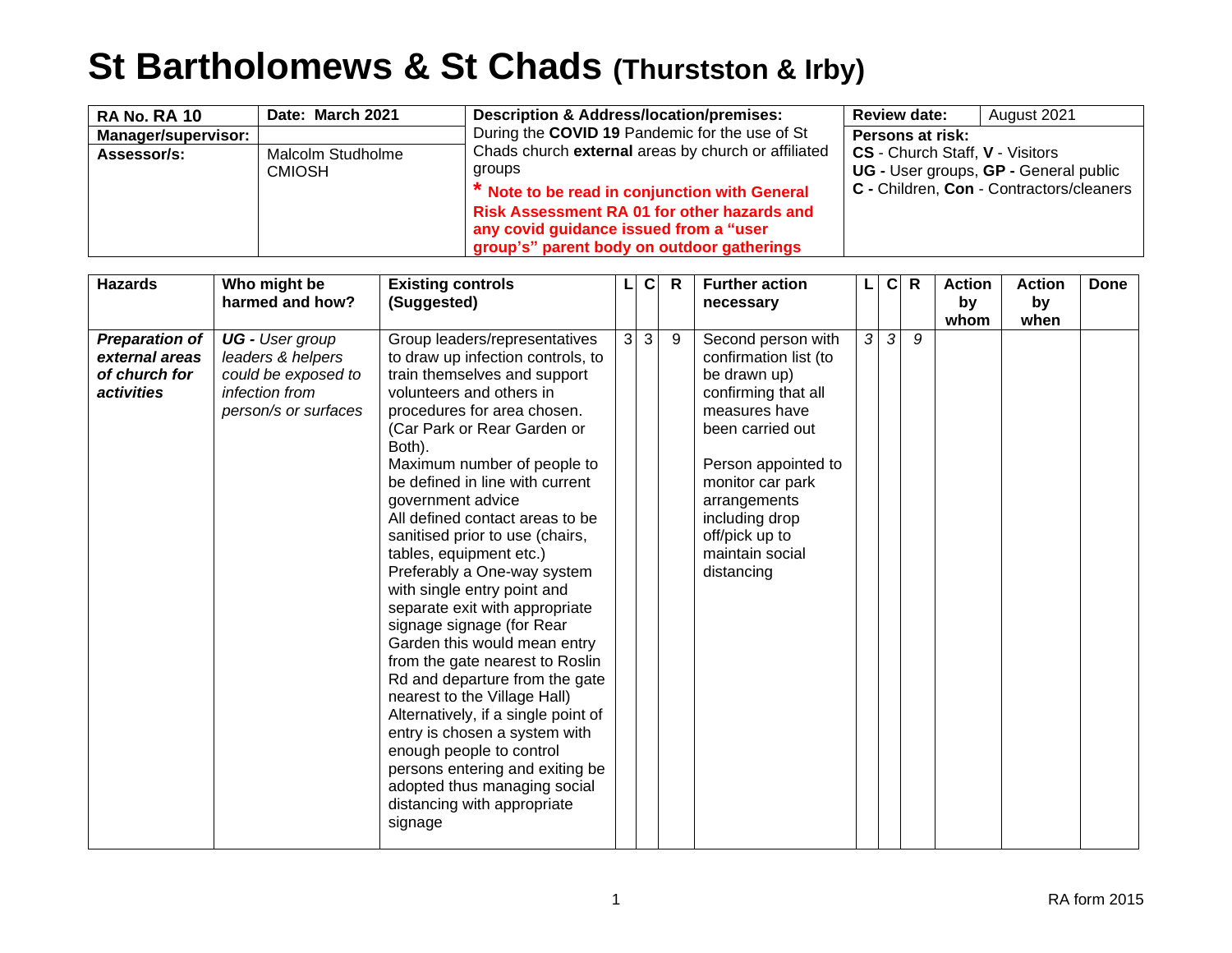| <b>Hazards</b>                                                                    | Who might be                                                                                       | <b>Existing controls</b>                                                                                                                                                                                                                                                                                                                                                                                                                                                                                                                                                                                                                                        |                | $\overline{c}$ | $\mathsf{R}$ | <b>Further action</b>                                                                                                              | L | $\mathbf c$ | $\boldsymbol{R}$ | <b>Action</b> | <b>Action</b> | <b>Done</b> |
|-----------------------------------------------------------------------------------|----------------------------------------------------------------------------------------------------|-----------------------------------------------------------------------------------------------------------------------------------------------------------------------------------------------------------------------------------------------------------------------------------------------------------------------------------------------------------------------------------------------------------------------------------------------------------------------------------------------------------------------------------------------------------------------------------------------------------------------------------------------------------------|----------------|----------------|--------------|------------------------------------------------------------------------------------------------------------------------------------|---|-------------|------------------|---------------|---------------|-------------|
|                                                                                   | harmed and how?                                                                                    | (Suggested)                                                                                                                                                                                                                                                                                                                                                                                                                                                                                                                                                                                                                                                     |                |                |              | necessary                                                                                                                          |   |             |                  | by            | by            |             |
|                                                                                   |                                                                                                    |                                                                                                                                                                                                                                                                                                                                                                                                                                                                                                                                                                                                                                                                 |                |                |              |                                                                                                                                    |   |             |                  | whom          |               |             |
| <b>Preparation of</b><br>external areas<br>of church for<br>activities<br>(cont.) | <b>UG</b> - User group<br>leaders could be<br>exposed to infection<br>from person/s or<br>surfaces | Use of toilet (disabled one only)<br>in emergency - This to be<br>accompanied with a control<br>marshal maintaining social<br>distancing. Sanitiser and bins<br>to be available at entry/exit<br>point to toilet<br>Hand sanitiser, disposable<br>gloves, face masks placed at<br>entry point (provided by the<br>User group)<br>Sanitiser and disposal bins<br>(provided by the User group)<br>placed at entry, contact areas &                                                                                                                                                                                                                                | $\overline{3}$ | $\overline{3}$ | 9            |                                                                                                                                    | 3 | $\sqrt{3}$  | 9                |               | when          |             |
|                                                                                   |                                                                                                    | at exit<br>All accessible areas to be<br>cleared of loose materials, etc.<br>Non-use areas to be screened<br>off including public walkways<br>Awareness of prior medical<br>conditions to be sought<br>Recording method for<br>contacting those entering<br>building for tracking purposes<br>in place and manned by<br>responsible, trained person<br>First -aider to be available with<br>appropriate PPE to administer<br>F-Aid if required<br>Adequate signage reminding<br>people of Covid requirements<br>For children's groups,<br>guidelines and drop -off/pick -<br>up points to be discussed with<br>parents so children can be<br>briefed beforehand |                |                |              | Instructions for track<br>and trace monitoring<br>reporting to be<br>drawn up<br>Consent forms to be<br>in place where<br>required |   |             |                  |               |               |             |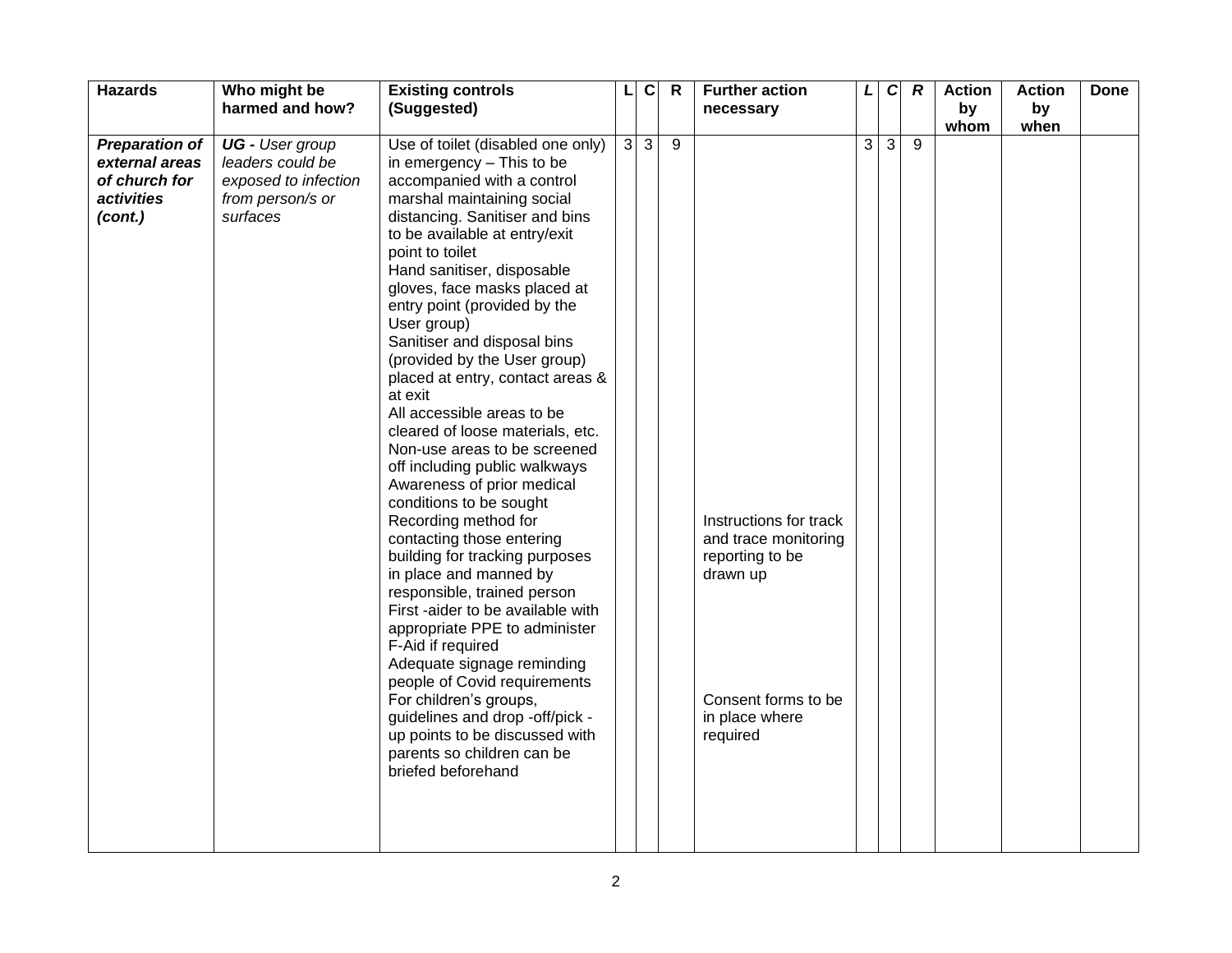| <b>Hazards</b>                                                         | Who might be<br>harmed and how?                                                                                                                                                                                                                   | <b>Existing controls</b><br>(Suggested)                                                                                                                                                                                                                                                                                                                                                                                                                                                                |                | $\mathbf c$ | $\mathsf{R}$ | <b>Further action</b><br>necessary                                                           | L              | $\mathbf{C}$   | $\boldsymbol{R}$ | <b>Action</b><br>by<br>whom | <b>Action</b><br>by<br>when | <b>Done</b> |
|------------------------------------------------------------------------|---------------------------------------------------------------------------------------------------------------------------------------------------------------------------------------------------------------------------------------------------|--------------------------------------------------------------------------------------------------------------------------------------------------------------------------------------------------------------------------------------------------------------------------------------------------------------------------------------------------------------------------------------------------------------------------------------------------------------------------------------------------------|----------------|-------------|--------------|----------------------------------------------------------------------------------------------|----------------|----------------|------------------|-----------------------------|-----------------------------|-------------|
| Use of defined<br>external areas<br>of church for<br><i>activities</i> | $C$ – Children could<br>be exposed to<br>infection from<br>person/s or surfaces<br><b>UG</b> - User group<br>leaders could be<br>exposed to infection<br>from person/s or<br>surfaces<br>V- visitors to be<br>exposed to infection<br>form others | Users to be questioned on<br>arrival as to their current and<br>previous medical status<br>including Covid<br>Current contact details to be<br>logged for children/users who<br>might fall ill or need medical<br>attention<br>Shared equipment and contact<br>surfaces to be sanitised before<br>and after use<br>Water, drinks etc, to be<br>personal to the individual and<br>not shared<br>Where social distancing cannot<br>be maintained PPE<br>requirement to be assessed &<br>masks to be worn | 3              | 3           | 9            | Numbers to be<br>regularly monitored<br>Contact details to be<br>confirmed on arrival        | $\overline{2}$ | سا             | 6                |                             |                             |             |
| Trips, falls<br>minor injuries                                         | $C, UG, V - minor$<br>injuries during<br>activities                                                                                                                                                                                               | First -aider in attendance with<br>access to a charged mobile<br>phone                                                                                                                                                                                                                                                                                                                                                                                                                                 | $\overline{2}$ | 3           | 6            | Updating of<br>certificate and<br>restocking of F-aid<br>kit                                 | $\overline{2}$ | 3              | 6                |                             |                             |             |
| <b>Fire</b>                                                            | C, UG, V- In the<br>unlikely event of a<br>building fire<br>attendees could<br>suffer from smoke<br>inhalation/ burns.                                                                                                                            | Fire evacuation procedures<br>displayed and attendees<br>briefed at each event.<br>Exits clearly marked and kept<br>clear at all times.<br>Waste bins emptied after event.                                                                                                                                                                                                                                                                                                                             | $\overline{2}$ | 4           | 8            | The group<br>leader/organiser to<br>ensure that fire rules<br>are displayed and<br>followed, | $\mathbf{1}$   | $\overline{4}$ | $\overline{4}$   |                             |                             |             |
|                                                                        |                                                                                                                                                                                                                                                   |                                                                                                                                                                                                                                                                                                                                                                                                                                                                                                        |                |             |              |                                                                                              |                |                |                  |                             |                             |             |

**Review date:** *04-08-2021* **Risk assessment carried out by:** *M Studholme Approved by: E.Jane Turner*